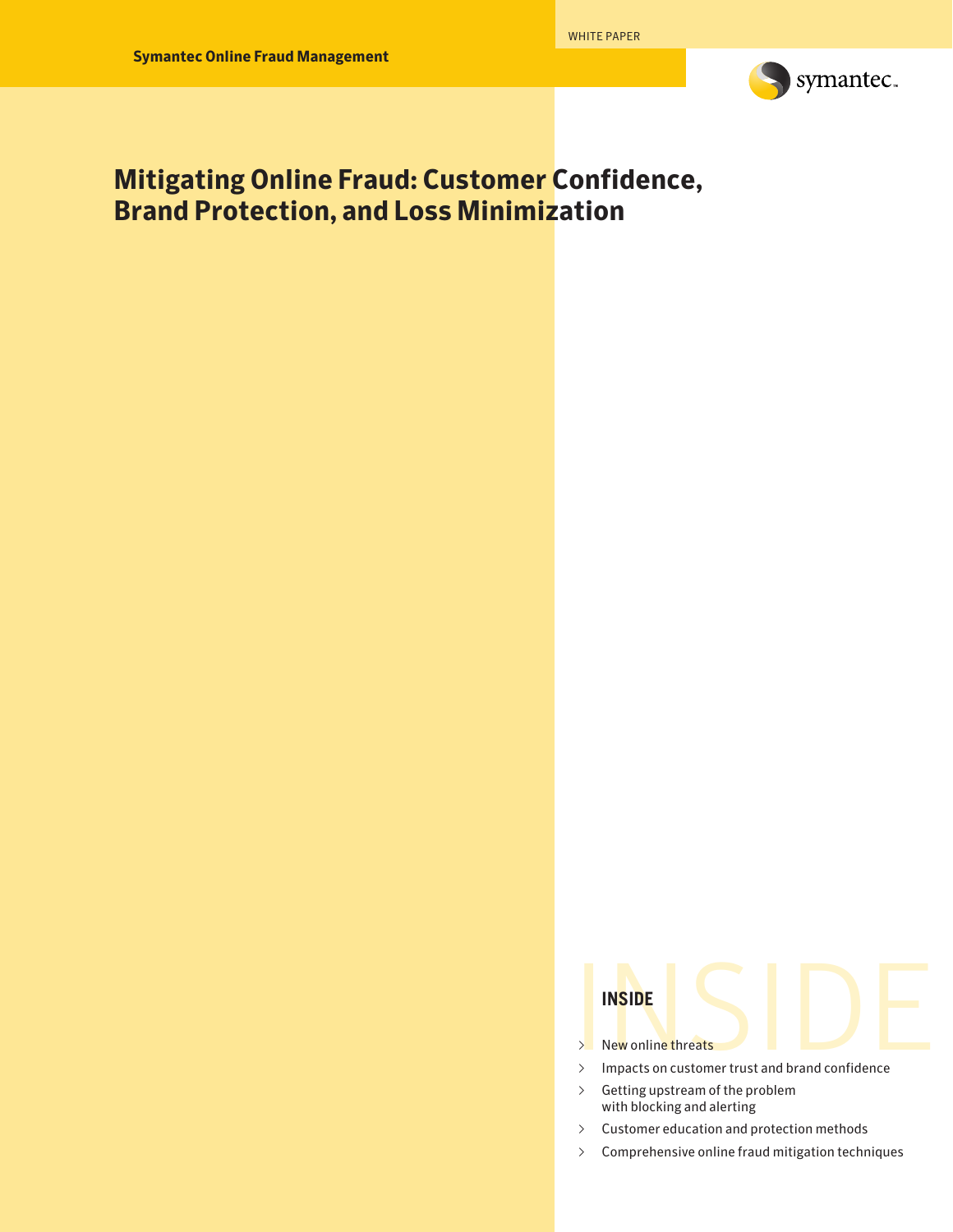# **Contents**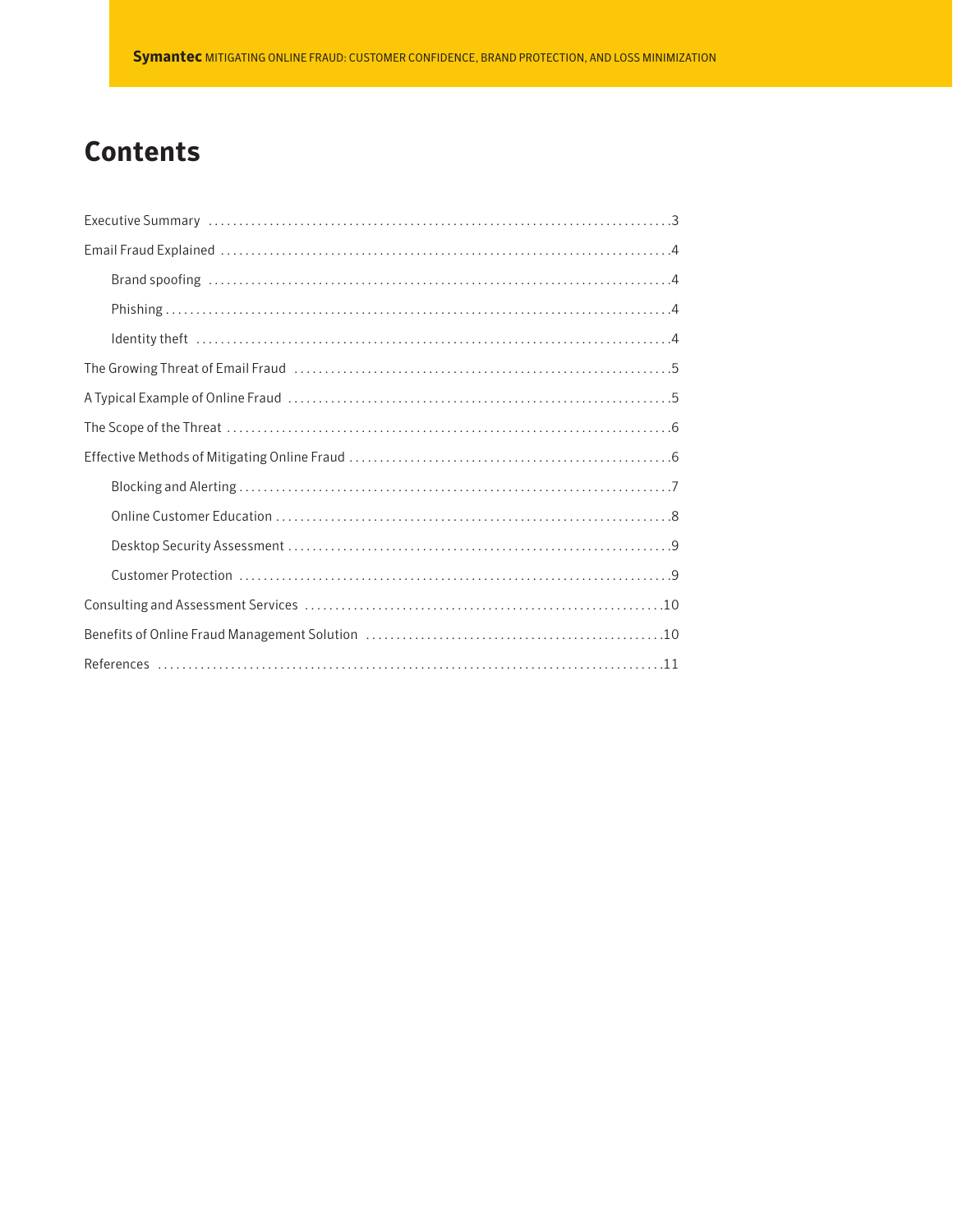## √ **Executive Summary**

Due to the thousands of unique online fraud attacks that are being perpetrated on the customers of financial institutions and retailers that offer online services, online fraud seriously threatens the brands and reputations of these enterprises, as well as the confidence of online consumers. Using techniques such as brand spoofing and phishing, criminals are routinely convincing unsuspecting online consumers to surrender passwords, account numbers, Social Security numbers, and other personal information. In many cases, this is leading to a rise in the already pressing problem of identity theft. Mitigating the latest online fraud techniques requires a combination of measures, including fraudulent email detection and blocking, consumer education, and desktop computer security assessment and increased protection. Symantec has developed a comprehensive fraud management system that incorporates each of these key elements, while leveraging its top-rated consumer security products and services. Financial institutions and Web retailers now have a means to stop most fraudulent emails from reaching their customers and protecting the consumers who do receive them. This solution can protect their brand and reputation, preserve customer trust in online transactions, reduce fraud and customer support costs, and aid prosecution of offenders.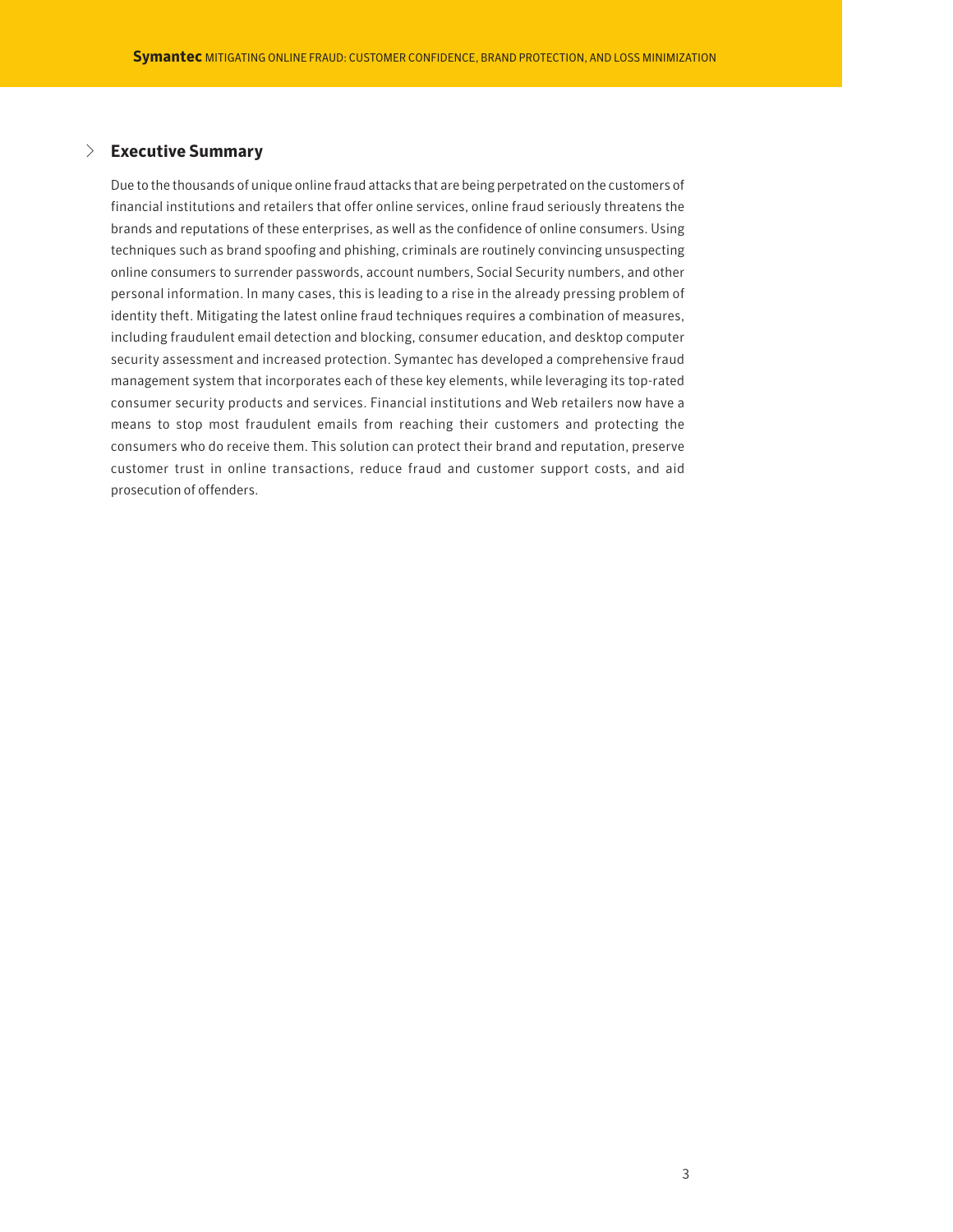# √ **Email Fraud Explained**

Email fraud involves a deliberate attempt by the sender to defraud using email as the contact mechanism. Fraudulent email is becoming a dangerous force, capturing the attention of the media, corporate executives, legislators, and consumers. This burgeoning category ranges from rudimentary scams to more complex attempts to perpetrate online identity theft or misrepresent the brand of established companies.

The most insidious and damaging varieties of email fraud incorporate two related techniques: 1) brand spoofing, and 2) phishing.

#### BRAND SPOOFING

Brand spoofing occurs when the perpetrator sends out legitimate-looking email that appears to originate from large or recognizable companies. This form of spoofing extends beyond simple email header spoofing – the routine tactic in which spammers disguise headers to appear to originate from familiar addresses, such as those of coworkers, or simply from untraceable addresses. Brand spoofing emails include deceptive content in the body of the message, fraudulently using the spoofed company's logo and/or using convincing text that seems to be legitimate. By hijacking brands, scammers can attract the attention of customers and potential customers of the company. Some emails are so convincing that even savvy users are unable to discern the difference between brand-spoofing email and legitimate communication from the company.

#### PHISHING

For perpetrators of fraud, brand spoofing itself is not the goal. The payoff occurs when recipients are fooled into providing personal and financial information. The term for such malicious attempts to collect customer information for the purpose of committing fraud is phishing (pronounced "fishing," in which criminals fish for financial information from the sea of online consumers using fraudulent emails as bait). In some cases, phishing is accomplished by directing customers to a fraudulent Web site that appears to be a legitimate site. This site includes instructions or forms that allow the scammer to obtain bank accounts, addresses and Social Security numbers – all the data necessary to commit identity theft.

#### IDENTITY THEFT

Brand spoofing and phishing are relatively new tools in the arsenal of would-be identity thieves, and are likely to exacerbate what was already a pressing problem for many customers of companies in a range of industries, including financial services. The Identity Theft Resource Center (ITRC) reports that among consumers contacting the Federal Trade Commission (FTC), identity theft is the number one concern. Two studies completed in June 2003 by Gartner Research and Harris Interactive found that approximately 7 million people were victims of identity theft in the previous 12 month period – a significant increase from the previous year. The aftermath of identity theft includes an average of 600 hours per victim to recover from the crime, at a huge cost in lost potential income. Moreover, a 2003 ITRC report concluded that business losses range from \$40,000 - \$92,000 per name in fraudulent charges<sup>1</sup>.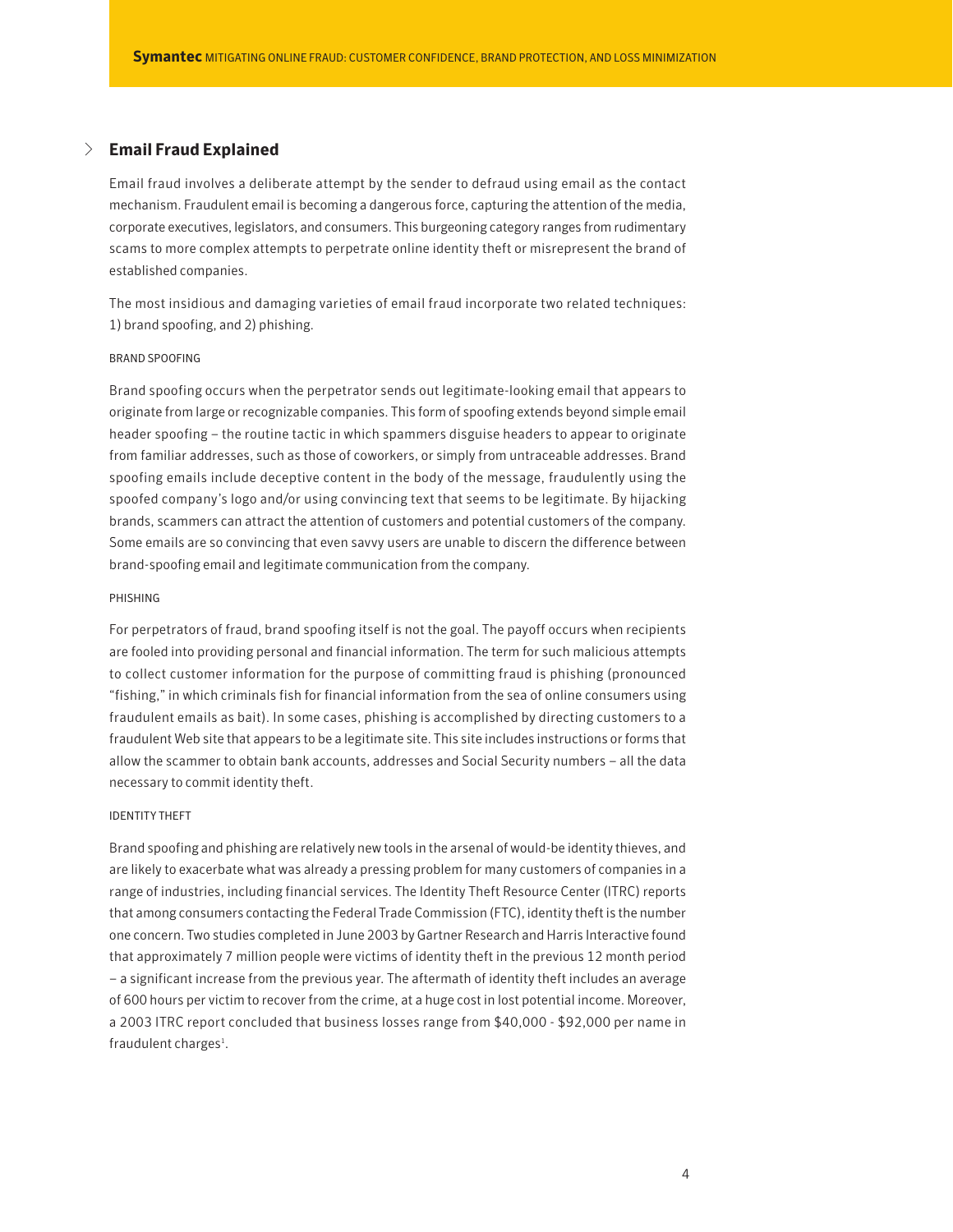# √ **The Growing Threat of Email Fraud**

According to the Anti-Phishing Working Group (APWG) – an industry association dedicated to eliminating fraud and identity theft via phishing and spoofing – the number of unique phishing attacks has risen dramatically. Attacks monitored by APWG rose from 116 in December 2003 to 1,422 in June 2004 – a 12-fold increase in this six-month period. Customers of companies in the financial sector (led by attacks on Citibank and U.S. Bank) and the online retail sector (led by attacks on eBay and Paypal) are most often attacked. Citibank customers alone were the target of 492 separate attacks in June 2004, and 1,544 attacks from December 2003 to June 2004. These types of entities in the U.S., the U.K., and Australia appear to be the most targeted<sup>2</sup>.

Websense, Inc. contributed various other statistics to the APWG report, including the following:

- Phishing Web sites are not overly concentrated in one country. The U.S. was the country that hosted the most phishing Web sites, with 27 percent of the total, followed by Korea with 20 percent, and China with 16 percent.
- Phishing Web sites have short lives, with an average lifespan of 2.25 days.
- About one quarter of phishing Web sites are hosted on hacked Web servers.
- Almost all phishing Web sites (94 percent) enable their developers to remotely download captured personal data<sup>3</sup>.

# √ **A Typical Example of Online Fraud**

Figure 1 illustrates how the one-two punch of brand-spoofing and phishing can threaten the brand equity of an organization, in this case a fictitious bank. In the latter stages of the fraud, the trust and confidence of customers is undermined.



Figure 1. The process of email fraud includes customer receipt of an initial brand-spoofing email, content in the email that lures unsuspecting customers to a Web site that appears to be a legitimate financial institution site, and a request for customer information in an online form.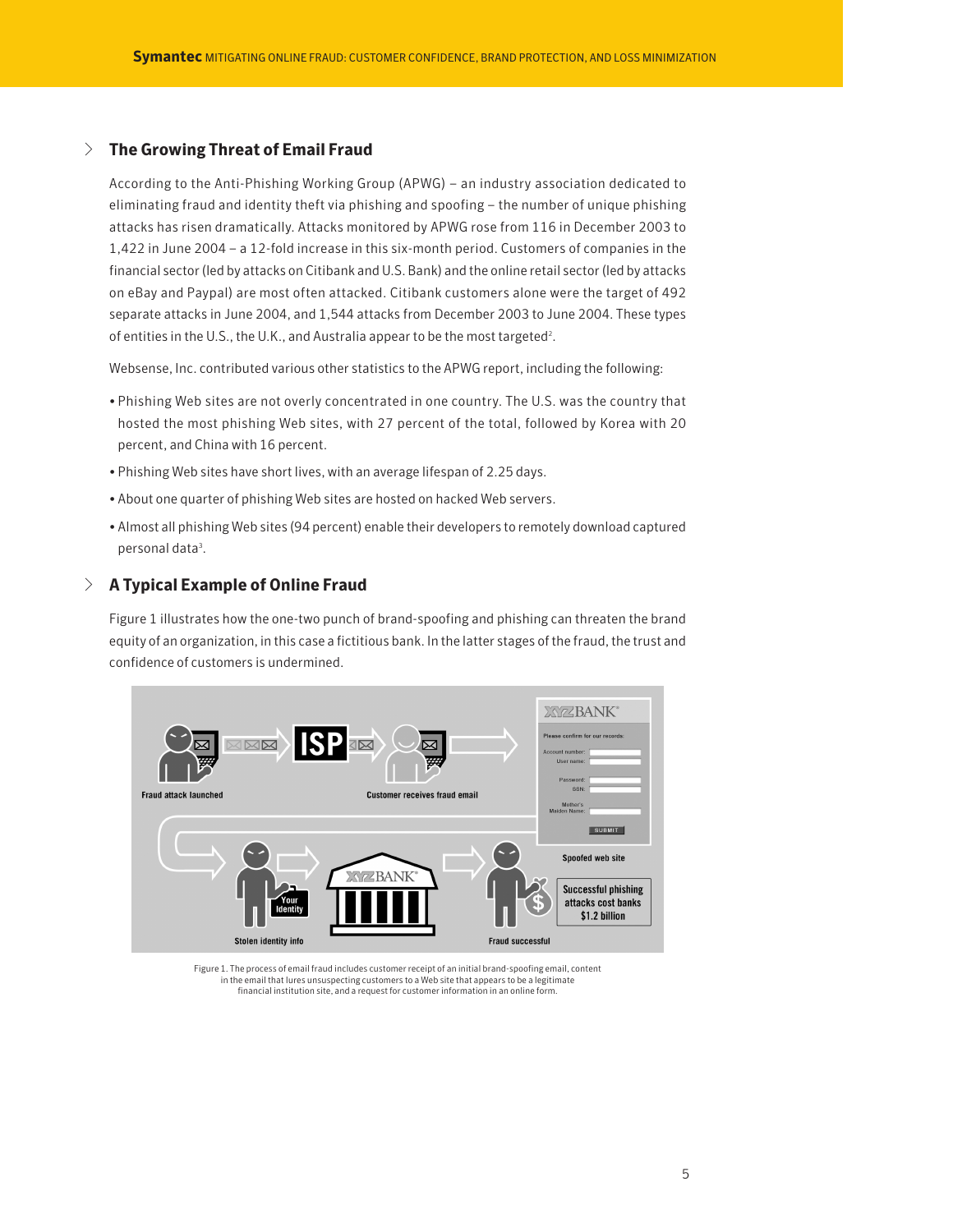# √ **The Scope of the Threat**

Customer trust forms the foundation of the financial services industry. Without this fundamental underpinning, the entire financial services model breaks down. Customers must be able to trust their financial institutions to protect their privacy, and ensure the accuracy of transactions. Phishing attacks threaten this consumer confidence by undermining their trust in online transactions. As a result, many industry observers view phishing as no less than a primary threat to the future of online banking.

In addition to this general threat that the financial services industry faces, individual entities in this industry are now being exposed to potential adverse impacts on their particular brands. Even though phishing scams are perpetrated by parties unconnected with financial institutions, surveys have shown that customers blame their financial institution when their passwords or identity fall into the wrong hands. Depending on the scale of the phishing attack, this "guilt by association" can tarnish the reputation of, the brand loyalty to, and consumer confidence in the bank or other institution.

The financial costs of this form of fraud include direct losses that financial institutions must absorb, which Gartner estimates totaled \$1.2 billion in 2003<sup>4</sup>. A second form of financial costs - higher customer service and support costs – rise as a result of the flood of services center calls received from customers who are trying to verify the legitimacy of emails they have received or recover from theft of their identity. Such inquiries can lead to unanticipated spikes in these calls.

## √ **Effective Methods of Mitigating Online Fraud**

To date, no complete solution that mitigates online fraud has been available. Symantec is working with several industry groups, including APWG and the Financial Services Technology Consortium – Counter Phishing Initiative, to develop technologies that will address this problem in both the short-term and long-term. In the meantime, the FTC and other organizations advocate consumer education on the risks of online fraud, and legal measures can be pursued if the perpetrators of the crime can be identified.

Symantec now offers a multi-pronged technology-based solution for online fraud management. This approach – called the Symantec Online Fraud Management Solution– includes the following components that work together to form a complete solution:

- An email fraud detection, filtering, and alerting network
- On-line customer education
- A desktop security assessment capability for customers of financial institutions
- An infrastructure and means for financial services customers to acquire the products and services needed to improve their level of protection.
- Consulting and assessment services.

The fraud detection network detects and blocks fraudulent email before it reaches financial services customers. In parallel, a single online destination – co-branded with the financial institution – allows customers to better understand security-related and fraud avoidance issues, test their exposure to online threats, and identify and address their security needs.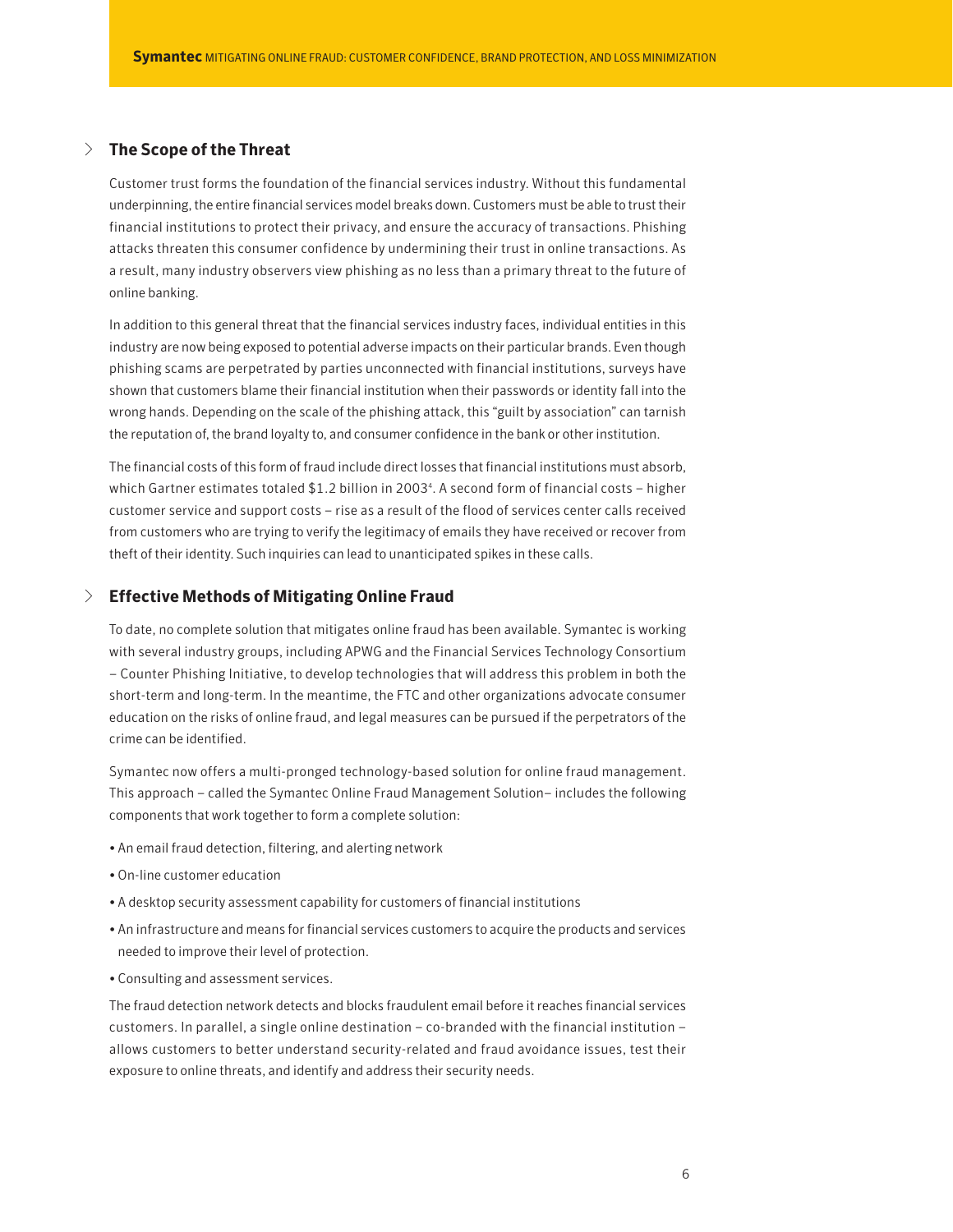The Symantec Online Fraud Management Solution enables financial institutions and online retailers to protect their brand and reputation, preserve customer trust in online transactions, and reduce fraud-related customer support and service costs. It also provides a mechanism for gathering information on email fraud perpetrators that ultimately aids prosecution of offenders and protection of legal rights to brand, trademarks, and other intellectual property.

#### BLOCKING AND ALERTING

A key component of the Symantec Online Fraud Management Solution involves intercepting fraudulent email before it reaches the mailbox of potential victims. Using this approach, damage and costs can be minimized. Figure 2 shows where this aspect of the system operates in the continuum of fraudulent email propagation. The "SMTP phase" is the portion of the process in which the fraudulent emails are disseminated to customers. In the subsequent "Web phase," customers visit the spoofed Web site, and in some cases, provide personal data in some form. Later in the "offline phase," customers contact service and support centers. As shown in the illustration, brand and reputation damage increases, and customer confidence erodes, as the process moves



Figure 2. Intercepting fraudulent email before it reaches customers is a key component in an overall strategy to mitigate this threat.

In this part of the Symantec Online Fraud Management Solution, a probe network of two million decoy email accounts attracts fraudulent email. The network then monitors the Internet for fraudulent email that targets the customers of businesses enrolled in this service. At a Symantec operations center, 25 million email messages per day are received and analyzed. Symantec researchers at the center research and validate possible fraudulent email attacks. Unlike spam, fraud attacks can be difficult to detect without expert inspection and detection algorithms. Symantec uses both human experts and technological means to identify fraud attacks at their earliest stages.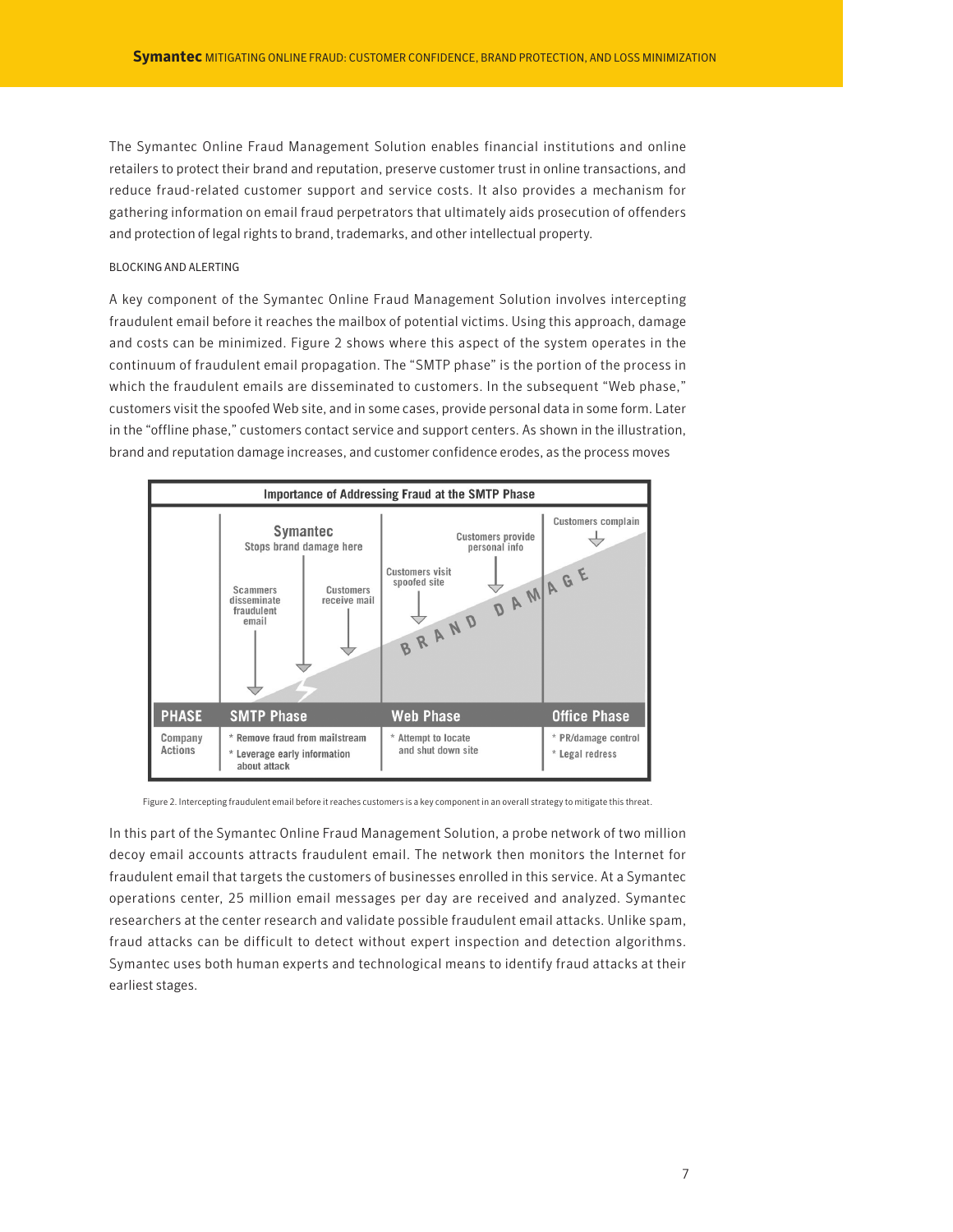Once the fraud attack is identified, Symantec deploys anti-fraud rules in the form of continually updated anti-fraud filters that block fraudulent messages from reaching more that 300 million consumers, thus protecting the majority of the customers of enrolled financial institutions. When attacks that target specific brands are detected, immediate alerts are sent to pre-designated personnel (e.g., the IT administrator on call for the particular financial institution), enabling the financial institution to set in motion incident response procedures such as contacting law enforcement, working to block spoofed IP addresses (see Figure 3), notifying customers, and initiating internal investigations.

The result is that potentially fraudulent emails are automatically filtered and blocked while financial institutions receive immediate notification. Today, Symantec's solution can provide protection for over 300 million email users.



Figure 3. Symantec's Online Fraud Management Solution incorporates fraudulent email blocking, fraud attack alerting, customer education, assessment, and desktop protection combined to prevent online fraud and identity theft.

#### ONLINE CUSTOMER EDUCATION

Ongoing customer education is central to helping consumers change their behavior to prevent online fraud. Alerting customers of the latest security threats and providing information on how to protect against them is the first step.

Symantec's solution provides information on these and related topics via the Symantec" Security Connection. From a page on the financial institution's Web site, customers are routed to the Symantec Security Connection, which can be co-branded with the financial institution. This all-in-one, Web-based resource center includes educational articles, expert advice, and real-time security alerts (see Figure 4). This center can help the customers of financial institutions better understand security-related issues.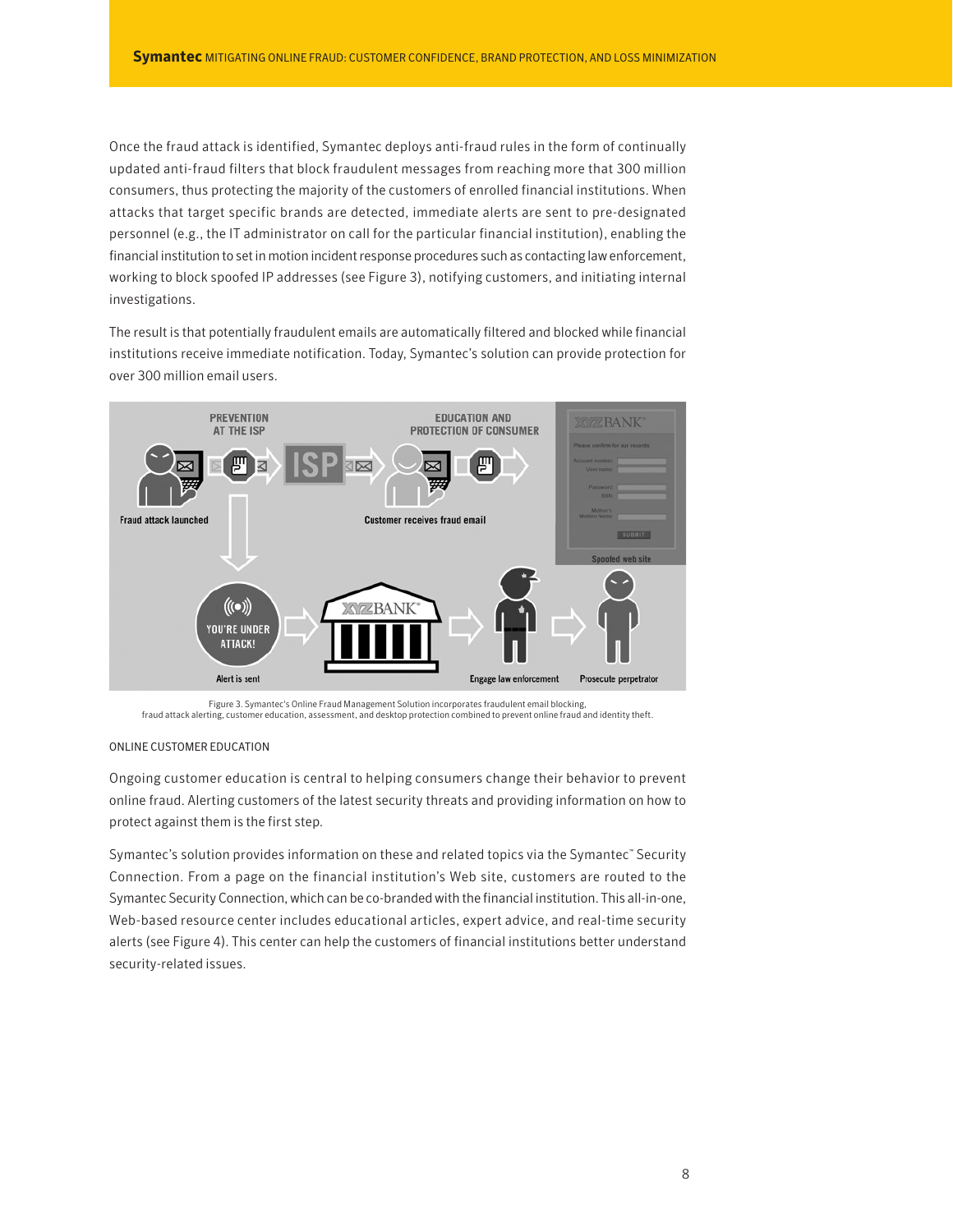#### DESKTOP SECURITY ASSESSMENT

From the same Symantec Security Connection, customers of financial institutions can identify the weak points in their desktop security by performing an online security assessment. A free Web-based tool scans the customer's desktop computer to determine the level of vulnerability and suggests possible solutions to identified vulnerabilities. This tool checks for the following:

- Hacker exposure
- Windows vulnerability
- Trojan horse
- Antivirus product
- Virus protection update

As of November 2003, more than 65 million customers had utilized this service to test the vulnerability of their PC to threats and to learn how to enhance their security.

#### CUSTOMER PROTECTION

The Symantec Security Connection also enables customers of financial institutions to enhance their protection against email fraud attacks and other security threats via purchase and/or download of products or services identified in the assessment phase.

Symantec provides a number of ways to offer customers additional online protection:

- Discounted software
- Free trial downloads
- Free software (pre-purchased by the financial institution on behalf of its customers).



Figure 4. The Symantec Security Connection provides a one-stop center for customers of financial institutions to learn about fraud-related issues and preventative measures, assess the security of their desktop computer, and enhance their security protection.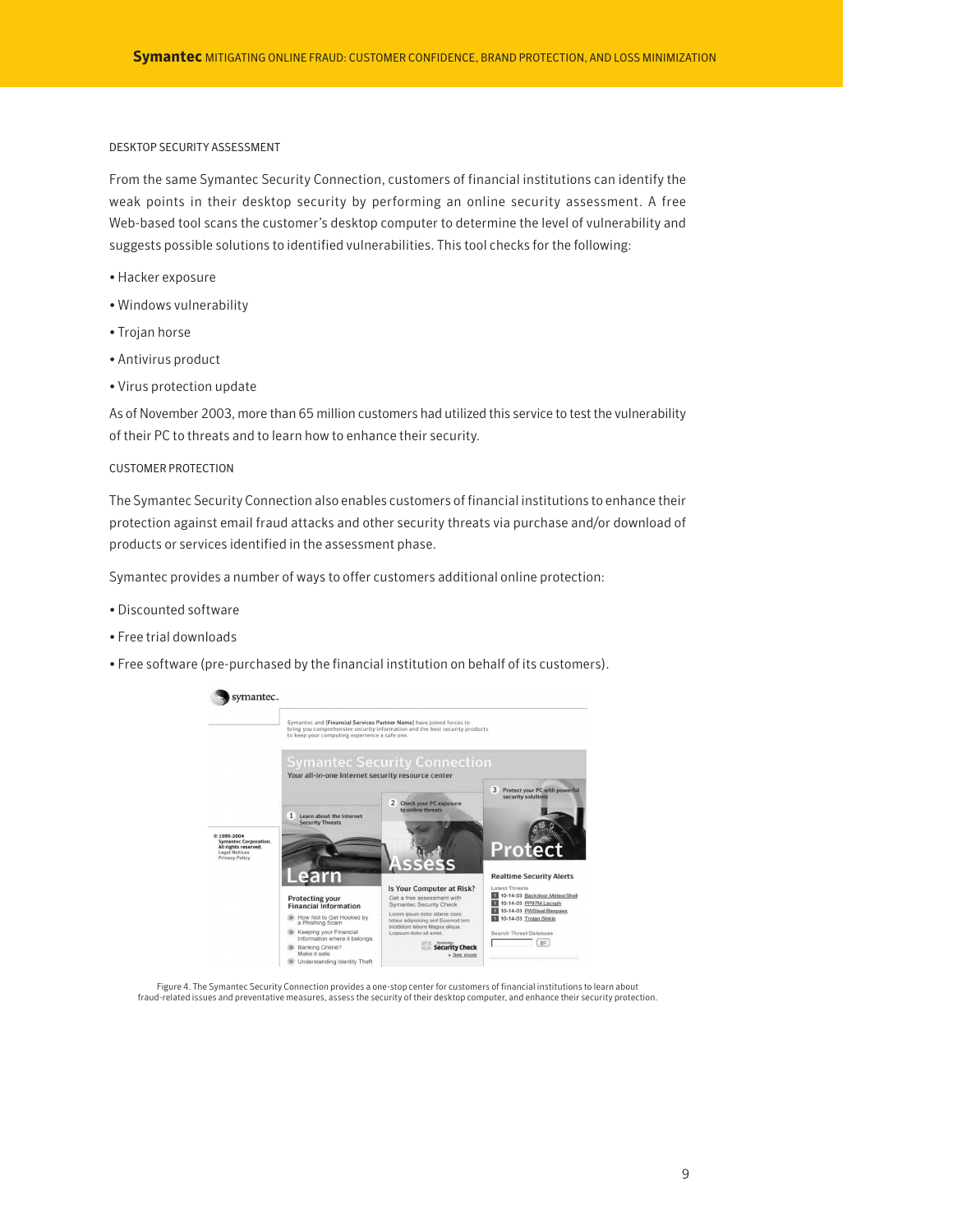A key advantage of this aspect of the Symantec Online Fraud Management Solution is that customers are able to purchase and implement top-rated Symantec consumer products and services from the largest security software company in the world. For example, three Symantec consumer security products – Norton Internet Security" 2004, Norton AntiVirus" 2004, and Norton" Personal Firewall 2004 – earned perfect five-star ratings and were named PC Magazine Editor's Choice award winners in November of 2003. Three months later, a fourth Symantec consumer product – Norton AntiSpam™ 2004 – was also named Editors' Choice by the same journal.

# √ **Consulting and Assessment Services**

Effective security solutions include an optimal combination of people, processes, and technology. Symantec consulting services in the online fraud area apply this approach, while recognizing that online fraud, including phishing, poses different ramifications for each client organization. Through interviews and research, Symantec Consulting Services assesses a client's:

- Exposure to online fraud
- Planning for handling online fraud, including relevant policies and risk tolerance level
- Compliance with established policy and use of established procedures
- Technology and process controls established to prevent online fraud
- Procedures for identification and prioritization of online fraud incidents
- Procedures for containment and/or eradication of online fraud incidents
- Procedures for follow up and process improvement.

Based on the results and Symantec's best practices, Symantec outlines the client's risks associated with online fraud and delivers detailed recommendations to improve the client's ability to identify, prioritize, and respond to incidents of online fraud.

# √ **Benefits of Online Fraud Management Solution**

Symantec's Online Fraud Management Solution provides tools to reduce initial exposure to online fraud threats and offers an online resource center that can be co-branded with the financial institution to build brand loyalty and promote trust in online transactions. Benefits to the participating financial institution include the following:

- Protects customers from becoming victims of online fraud
- Protects brand and reputation
- Preserves customer trust
- Reduces support costs from customer inquiries and complaints
- Raises awareness of misuse of brand, trademarks, and intellectual property (IP)
- Protects legal rights to brand, trademarks, and IP
- Enables preventative action against offenders and prosecutorial evidence collection.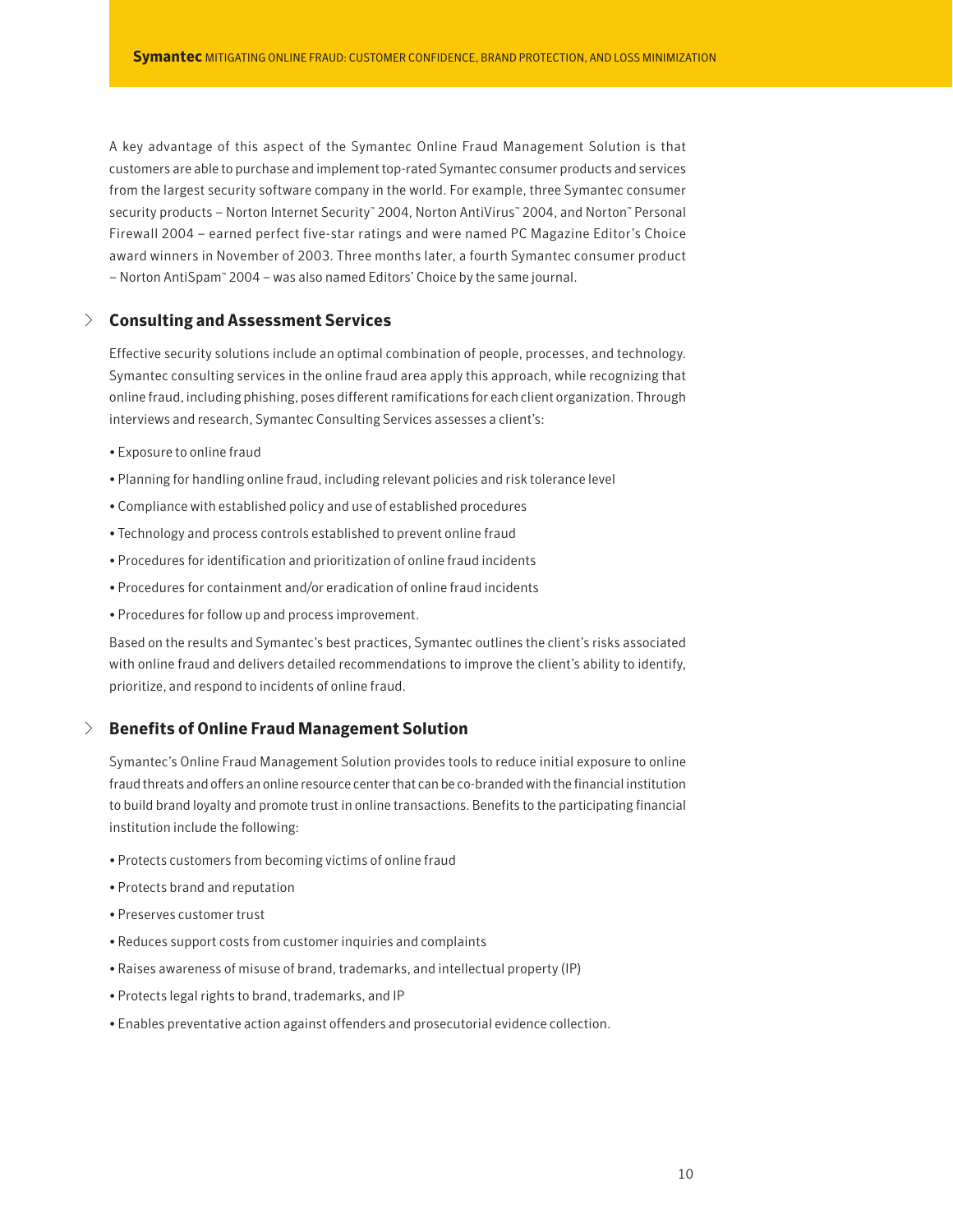# √ **References**

- <sup>1</sup> Identity Theft Resource Center, Facts & Statistics, *http://www.idtheftcenter.org/facts.shtml.*
- <sup>2</sup> "Phishing Attack Trends Report, June 2004," Anti-Phishing Working Group, *http://www.antiphishing. org/ APWG\_Phishing\_Attack\_Report-Jun2004.pdf.*
- <sup>3</sup> "Analysis from Websense, Inc. Incorporated in the Anti-Phishing Working Group's 'Phishing Attack Trends Report,'" August 3, 2004, press release, *http://www.websense.com/company/news/pr/ Display.php?Release=040803676.*
- <sup>4</sup> "Phishing Attack Victims Likely Targets for Identity Theft," Gartner FirstTake, 4 May 2004, FT-22-8873, Avivah Litan.

For more information on the Symantec Online Fraud Management Solutions visit: http://ses.symantec.com/onlinefraud